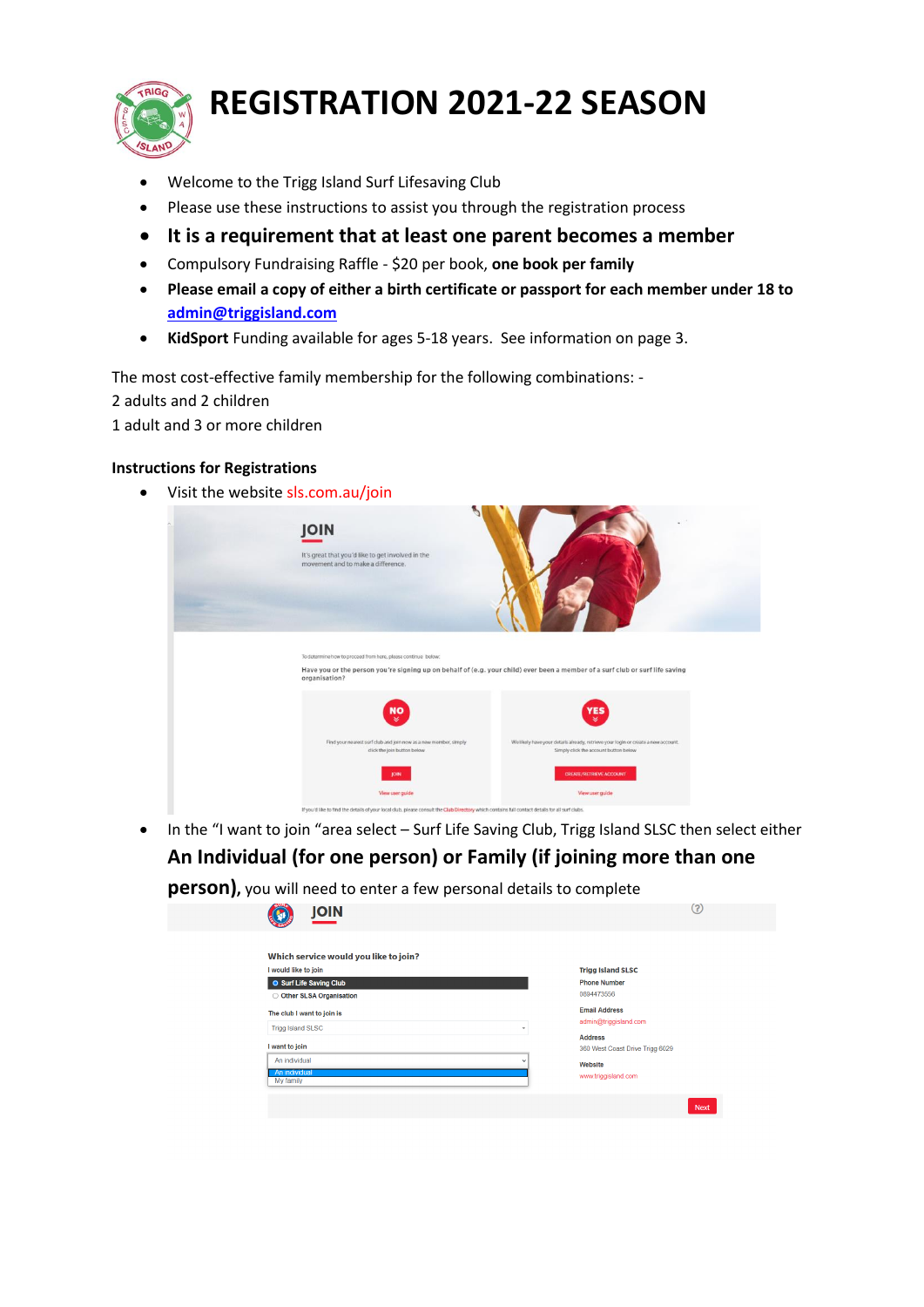• When your personal details are completed, you will be prompted to create a Members Area Login. You will also be required to check boxes for the SLSA Membership application and declaration.

| Create your new Members Area account:              |                                                                                                                                                                                                                                                                                                             |
|----------------------------------------------------|-------------------------------------------------------------------------------------------------------------------------------------------------------------------------------------------------------------------------------------------------------------------------------------------------------------|
| <b>Preferred Username</b>                          | Password                                                                                                                                                                                                                                                                                                    |
|                                                    |                                                                                                                                                                                                                                                                                                             |
| <b>SLSA Membership application and declaration</b> |                                                                                                                                                                                                                                                                                                             |
|                                                    |                                                                                                                                                                                                                                                                                                             |
|                                                    | ■ I have read, understood, acknowledge and agree to the declaration including the warning, exclusion of liability, release and indermnity. I acknowledge that if<br>my application for membership is successful I will be entitled to all benefits, advantages, privileges and services of SLSA membership. |
| correct                                            | ⊠ I have read, understand, acknowledge and agree to the declaration and application and conditions of membership. I warrant that all information provided is                                                                                                                                                |

• Then you will need to "**Make a Payment"** to pay for your membership



• You will receive an email of your submission which you can track. Memberships will only be process with accompanying payment of fees.

This season we are offering a payment plan option using an external company - Debit Success. If you would like to know more, please contact the offic[e admin@triggisland.com](mailto:admin@triggisland.com) or 9447 3556.

## **Fundraising Raffle**

Each year the Club holds its main fundraising in conjunction with the membership registration of a Club Raffle, each family needs to purchase one book of raffle tickets at the cost of \$20, this season we will running this as a digital raffle and you have the chance to win cash prizes of \$1000, \$500 or \$250

• **Please include the compulsory raffle with your payment, \$20 per family**